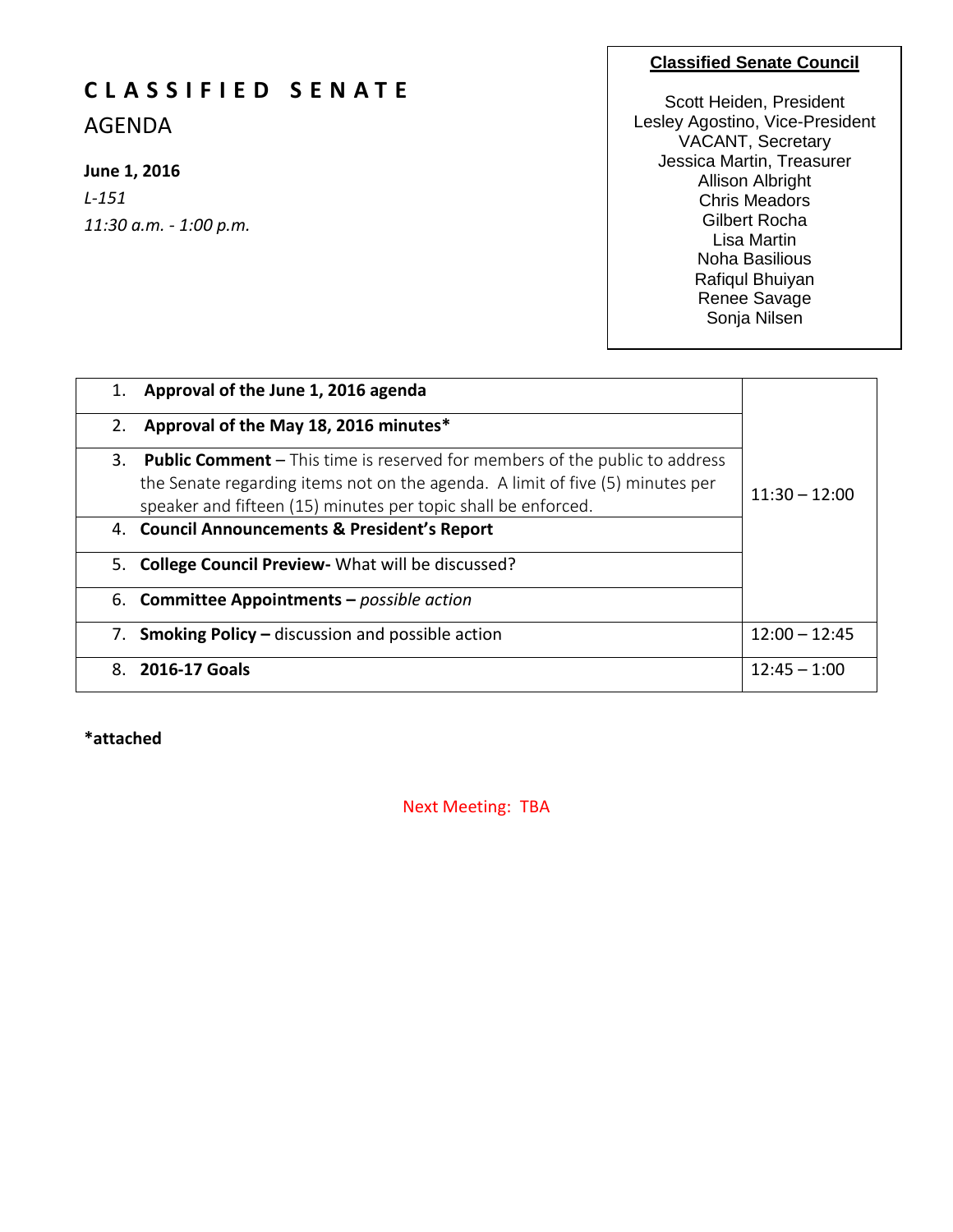

- **Present: Scott Heiden, Jessica Martin, Lesley Agostino, Noha Basilious, Allison Albright, Gilbert Rocha, Renee Savage, Lisa Martin**
- **Absent: Chris Meadors, Rafiqul Bhuiyan, Sonja Nilsen**
- **Guests: Leticia Rodriguez, Rick Robison, Joy Brucelas**

**Heiden called the meeting to order at 11:35 a.m.**

- **1. Approval of the May 18, 2016 Agenda: It was MSC, with no objections and by all present to approve the agenda as written.**
- **2. Approval of May 4, 2016 Minutes: It was MSC, with no objections and by all present to approve the minutes as written.**
- **3. Re-envisioning Tech Committee –** Rick Robison presented the revised Information and Instructional Technology Working Group (IITWG) description, objectives, outcomes, and activities. **It was MSC, with no objections and by all present to endorse the IITWG plan as written.**
- **4. Public Comment – None**
- **5. Council Announcements & President's Report –**
	- Agostino provided the report of the survey results from the Classified Leadership Retreat. She also announced that the bookstore will be offering a 25% discount on all DVC apparel and accessories during the week of June 6-9.
	- Martin reported that she has confirmed with Lt. Chad Wehrmeister that there will be safety training held in June, more information to follow. She added that Priscilla Beas has asked to go to the Classified Leadership Institute and applied for classified professional development funds. The council agreed that council funds can be used for any additional amount needed (\$700 will be provided by professional development).
	- L. Martin will work on a classified newsletter over the summer.
	- Heiden noted that he would like to see the classified senate do something for President Garcia's retirement. Leticia Rodriguez and Joy Brucelas will work on some gift ideas. He reported that seven classified staff attended the Equity Forum and noted that it was a difficult time of the semester for staff to attend.
	- Heiden reported that DGC discussed the district smoking policy including mention of making all campuses non-smoking. Sally Montemayor-Lenz provided information from other colleges on their policies/procedures (Agostino will forward to council members). It was noted that smokers are not a protected group (as called out in title 5). It was recommended to continue this discussion at our next meeting and perhaps invite Lt. Wehrmeister or Chief Carney for their feedback.
	- There will be a senate meeting on June 1 but not on June 15.
- **6. College Council Preview –** Agostino provided an overview of the College Council agenda for May 18, 2016.